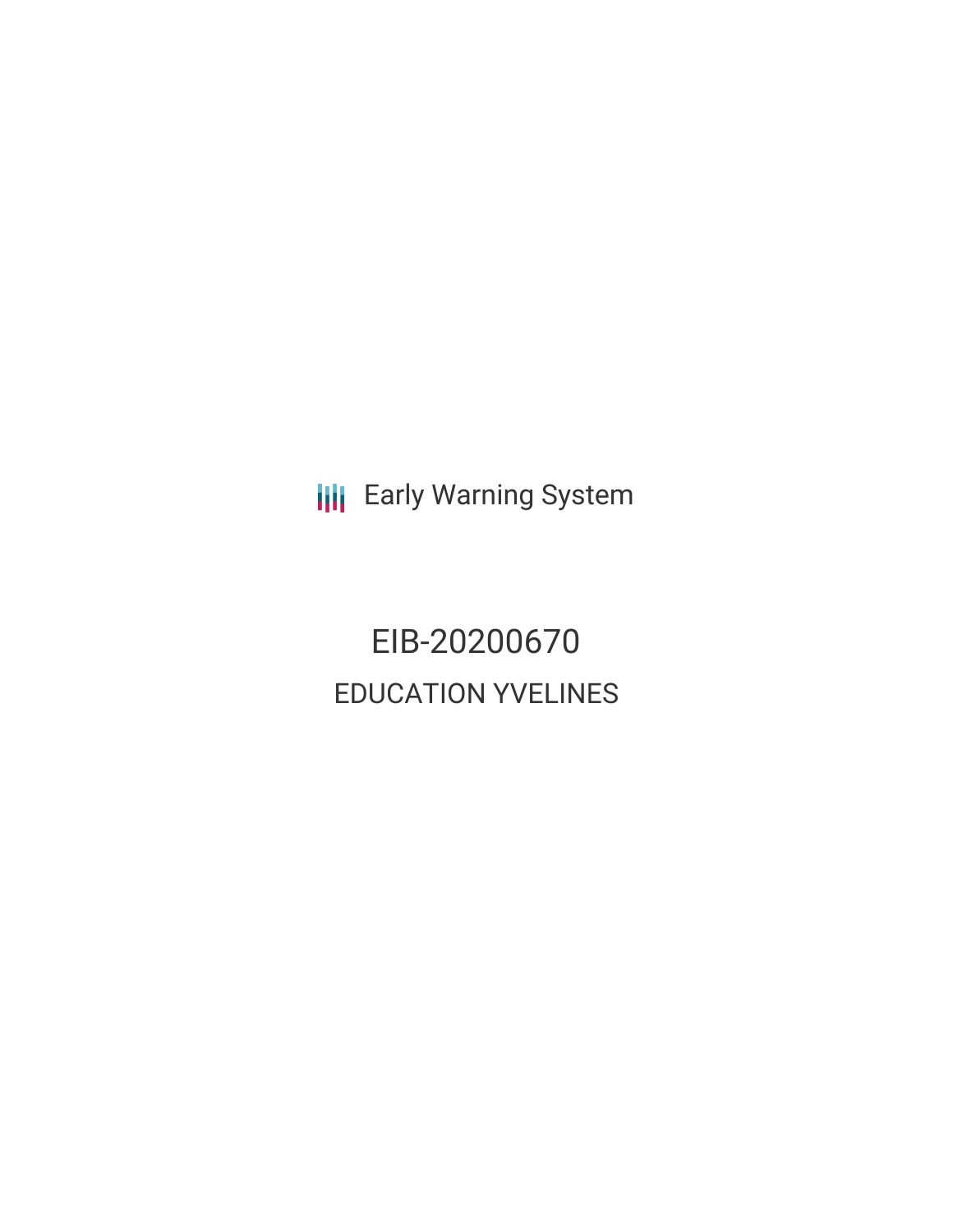# **Quick Facts**

| <b>Countries</b>               | France                             |
|--------------------------------|------------------------------------|
| <b>Financial Institutions</b>  | European Investment Bank (EIB)     |
| <b>Status</b>                  | Approved                           |
| <b>Bank Risk Rating</b>        | U                                  |
| <b>Voting Date</b>             | 2020-12-02                         |
| <b>Borrower</b>                | DEPARTEMENT DES YVELINES           |
| <b>Sectors</b>                 | Construction, Education and Health |
| <b>Investment Type(s)</b>      | Loan                               |
| <b>Investment Amount (USD)</b> | \$116.29 million                   |
| <b>Loan Amount (USD)</b>       | \$116.29 million                   |
| <b>Project Cost (USD)</b>      | \$235.01 million                   |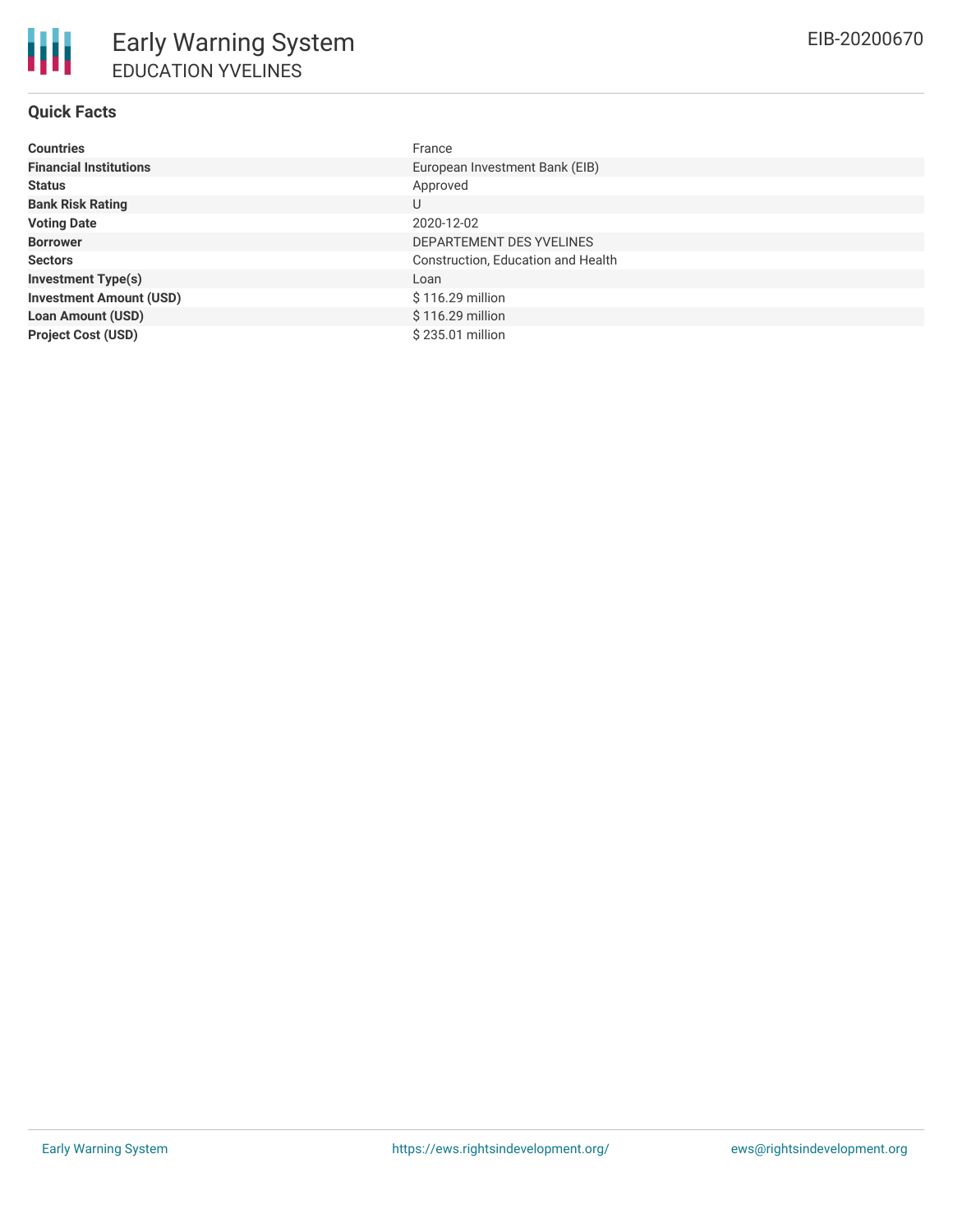

## **Project Description**

The project includes the construction, reconstruction and renovation of colleges (i.e. lower secondary schools) under the responsibility of the Department of Yvelines in France. The project integrates seven investment operations in favor of secondary education. It aims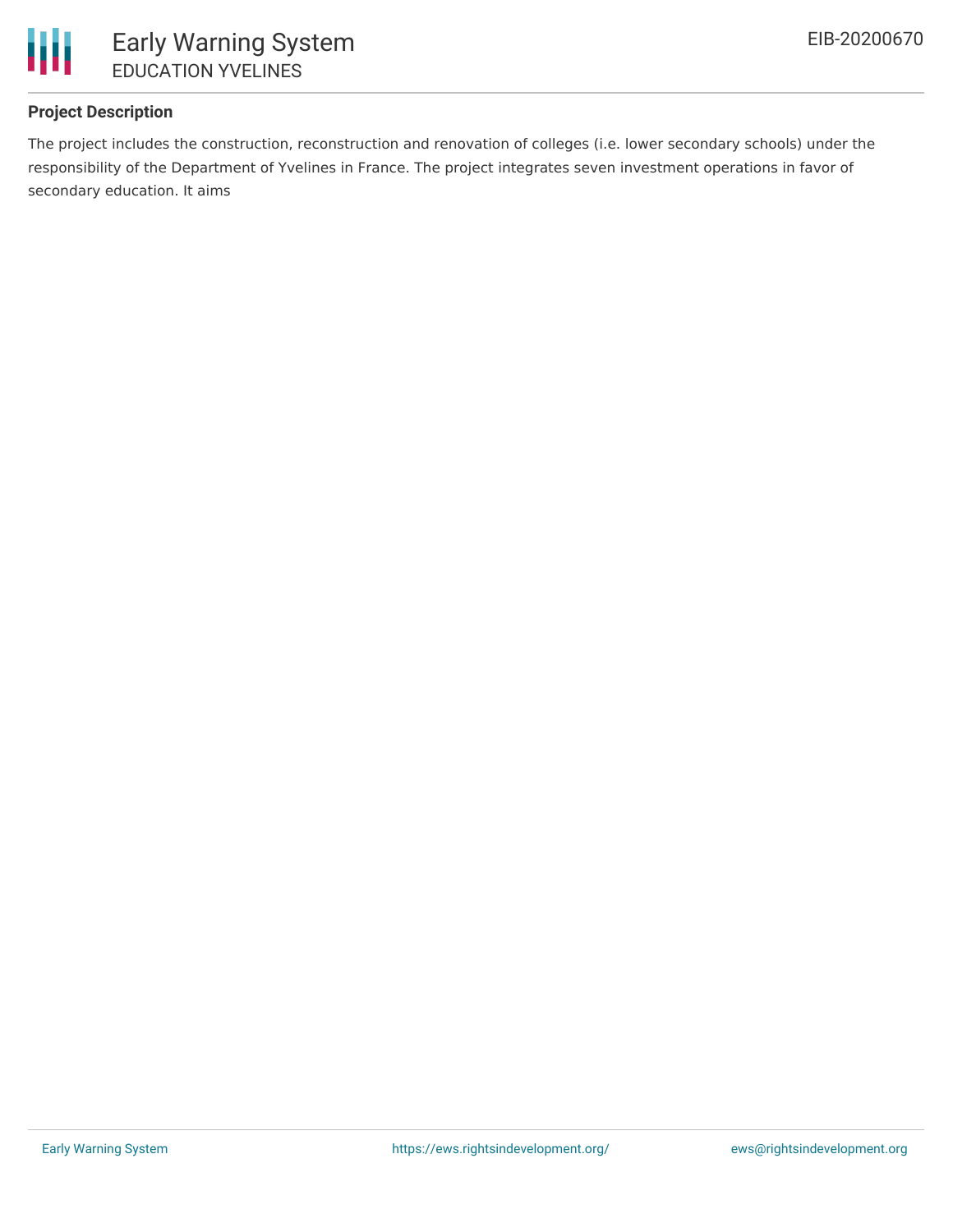#### **Investment Description**

European Investment Bank (EIB)